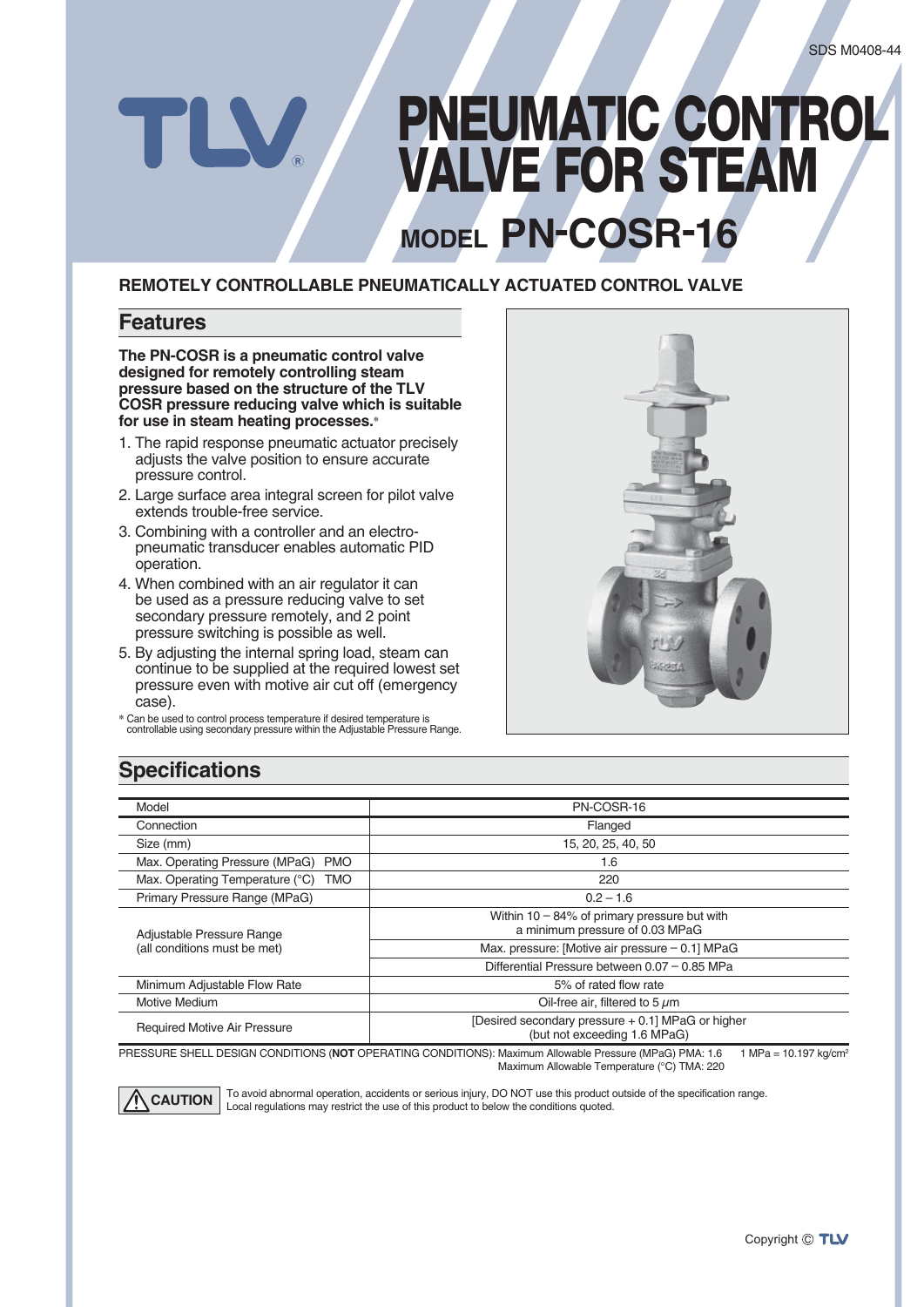## TLV

### **Consulting & Engineering Service**

## **Configuration**

| No.                            | Description              |              | Material                    | <b>JIS</b>    | ASTM/AISI*  |  |
|--------------------------------|--------------------------|--------------|-----------------------------|---------------|-------------|--|
| $\textcircled{\scriptsize{1}}$ | Body                     |              | Cast Iron                   | FC250         | A126 CI.B   |  |
| $\circled{2}$                  | Plug                     | 15 - 25 mm   | Cast Iron                   | FC250         | A126 CI.B   |  |
|                                | Cover                    | 40.50 mm     | Cast Iron                   | FC250         | A126 CI.B   |  |
| $\circled{3}$                  | Main Valve Seat          |              | <b>Cast Stainless Steel</b> |               |             |  |
| 4                              | Main Valve               |              | <b>Stainless Steel</b>      |               |             |  |
| $\circledS$                    | Main Valve Holder        |              | <b>Stainless Steel</b>      |               |             |  |
| 6                              | Cylinder                 |              | <b>Stainless Steel</b>      |               |             |  |
| $\circled7$                    | Piston                   |              | <b>Cast Stainless Steel</b> |               |             |  |
| (8)                            | <b>Piston Guide</b>      | $15 - 25$ mm | <b>Stainless Steel</b>      |               |             |  |
|                                |                          | 40, 50 mm    | <b>Cast Stainless Steel</b> |               |             |  |
| $\circledcirc$                 | Pilot Screen Holder      |              | Carbon Steel                | S25C          | A1025       |  |
| (10)                           | <b>Pilot Screen</b>      |              | <b>Stainless Steel</b>      |               |             |  |
| (1)                            | <b>Pilot Valve</b>       |              | <b>Stainless Steel</b>      |               |             |  |
| (12)                           | <b>Pilot Valve Seat</b>  |              | <b>Stainless Steel</b>      |               |             |  |
| (13)                           | Pilot Body               |              | Cast Iron                   | <b>FCV400</b> | A842 Gr.400 |  |
| $\overline{14}$                | Diaphragm                |              | <b>Stainless Steel</b>      |               |             |  |
| (15)                           | Spring Housing           |              | <b>Cast Stainless Steel</b> |               | A351 Gr.CF8 |  |
| (16)                           | Diaphragm Support        |              | <b>Brass</b>                |               |             |  |
| $\textcircled{12}$             | Coil Spring              |              | Carbon Steel                |               |             |  |
| (18)                           | Spanner Cap              |              | Die Cast Aluminium          |               |             |  |
| (19)                           | <b>Adjustment Screw</b>  |              | Carbon Steel                |               |             |  |
| $\circled{2}$                  | <b>Packing Retainer</b>  |              | <b>Stainless Steel</b>      |               |             |  |
| (2)                            | Plug - Sensing Line Port |              | Carbon Steel                | SS400         | A6          |  |
| (22)                           | Nameplate                |              | <b>Stainless Steel</b>      |               |             |  |
| * Equivalent                   |                          |              |                             |               |             |  |

Contact TLV for available replacement parts. All gaskets are PTFE.



40, 50 mm



## **Cv Values**

|           | Nominal Valve Size (mm) |     |     |      |      |  |
|-----------|-------------------------|-----|-----|------|------|--|
|           | 15                      | 20  | 25  | 40   | 50   |  |
| $Cv$ (US) | 3.8                     | 6.9 |     | 24.0 | 37.2 |  |
| Cv (UK)   | 3.2                     | 5.  | 9.2 | 20.0 | 31.0 |  |
| Kvs (DIN) | 3.3                     | 5.9 | 9.5 | 20.6 | 31.9 |  |



**CAUTION** The Cv & Kvs values shown are for the valve in the full fail open position. These values are not to be used for PN-COSR sizing, and in the factors in calculations for safety valve selection.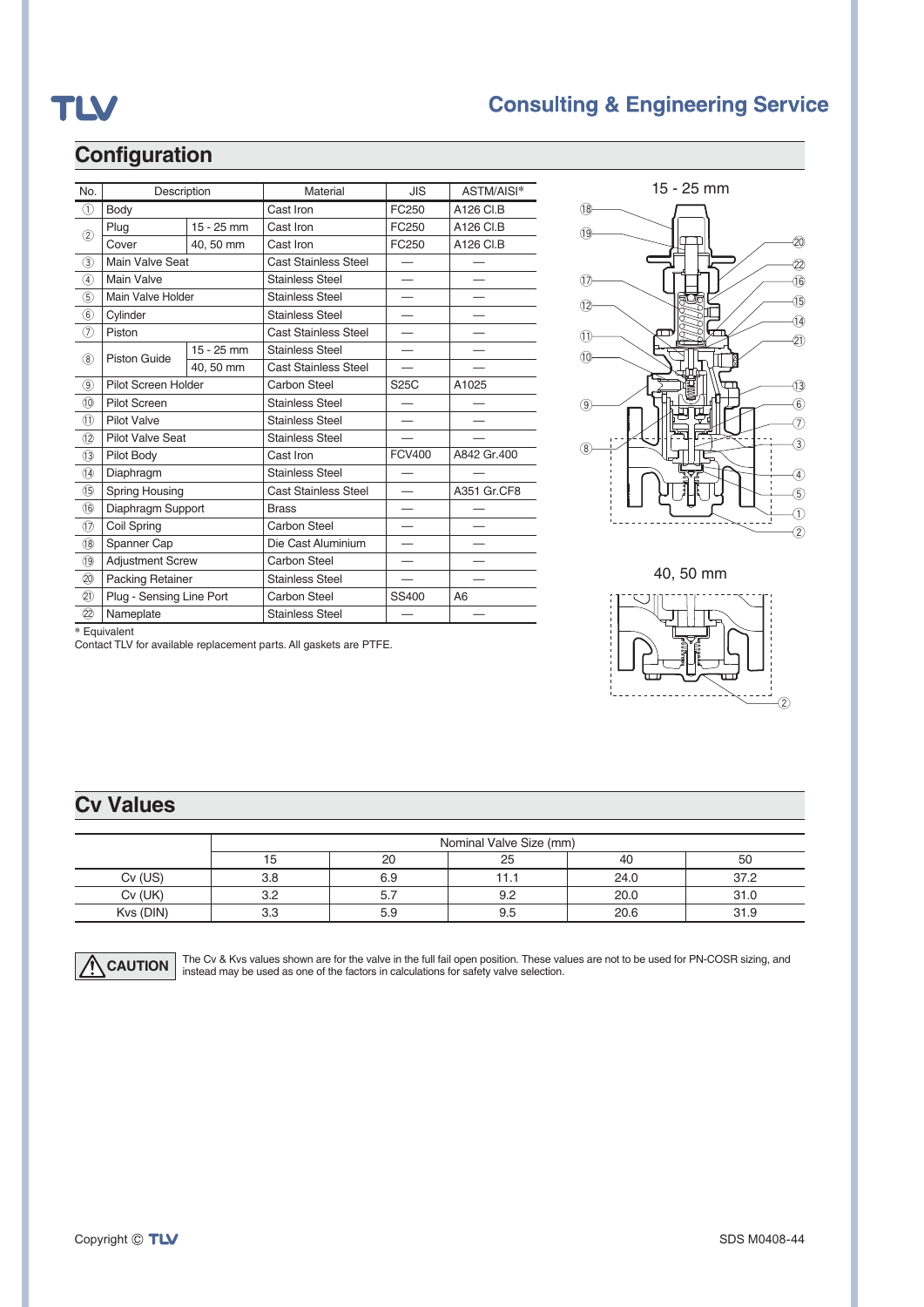## TLV

## **Consulting & Engineering Service**

## **Capacity Table**

| <b>Primary Steam</b> | Secondary (Set) Steam<br>Pressure (MPaG) |                           | Nominal Valve Size (mm) |            |              |              |              |
|----------------------|------------------------------------------|---------------------------|-------------------------|------------|--------------|--------------|--------------|
| Press. (MPaG)        | Internal<br>Channel                      | External<br>Line (option) | 15                      | 20         | 25           | 40           | 50           |
|                      | $*0.13$                                  | $*0.13$                   | 170                     | 240        | 340          | 670          | 920          |
|                      | 0.11                                     | 0.11                      | 180                     | 260        | 370          | 720          | 990          |
| 0.2                  | 0.1                                      | $*$ 0.03 - 0.1            | 185                     | 270        | 380          | 730          | 1010         |
|                      | 0.07                                     |                           | 60                      | 160        | 360          | 700          | 1000         |
|                      | $*0.03$                                  |                           | 50                      | 140        | 340          | 660          | 990          |
|                      | $*0.23$                                  | $*0.23$                   | 190                     | 280        | 400          | 710          | 1090         |
|                      | 0.2                                      | 0.2                       | 200                     | 290        | 430          | 800          | 1240         |
| 0.3                  | 0.15                                     | $*0.03 - 0.15$            | 210                     | 310        | 450          | 880          | 1370         |
|                      | 0.1<br>$*0.03$                           |                           | 80<br>$\overline{50}$   | 190<br>140 | 400          | 840<br>740   | 1300<br>1150 |
|                      |                                          |                           |                         |            | 340          |              |              |
|                      | $*0.33$<br>0.3                           | $*0.33$<br>3              | 200<br>220              | 290<br>310 | 410<br>450   | 800<br>920   | 1250<br>1420 |
|                      | 0.25                                     | 0.25                      | 230                     | 320        | 480          | 1040         | 1610         |
| 0.4                  | 0.2                                      | $*0.04 - 0.2$             | 240                     | 350        | 520          | 1130         | 1750         |
|                      | 0.1                                      |                           | 80                      | 280        | 440          | 960          | 1490         |
|                      | $*0.04$                                  |                           | 60                      | 150        | 390          | 850          | 1310         |
|                      | $*0.42$                                  | $*0.42$                   | 220                     | 320        | 370          | 940          | 1460         |
|                      | 0.4                                      | 0.4                       | 240                     | 340        | 470          | 1030         | 1590         |
|                      | 0.3                                      | 0.3                       | 260                     | 380        | 590          | 1270         | 1980         |
| 0.5                  | 0.25                                     | $*0.05 - 0.25$            | 270                     | 400        | 620          | 1350         | 2080         |
|                      | 0.15                                     |                           | 170                     | 320        | 520          | 1120         | 1730         |
|                      | $*0.05$                                  |                           | 60                      | 150        | 410          | 890          | 1380         |
|                      | $*0.5$                                   | $*0.5$                    | 250                     | 350        | 520          | 1120         | 1740         |
|                      | 0.4                                      | 0.4                       | 280                     | 410        | 660          | 1420         | 2210         |
|                      | 0.35                                     | 0.35                      | 290                     | 440        | 690          | 1500         | 2330         |
| 0.6                  | 0.3                                      | $*0.06 - 0.3$             | 300                     | 460        | 720          | 1560         | 2420         |
|                      | 0.15                                     |                           | 170                     | 320        | 480          | 1030         | 1600         |
|                      | $*0.06$                                  |                           | 60                      | 150        | 420          | 920          | 1420         |
|                      | $*0.58$                                  | $*0.58$                   | 250                     | 370        | 600          | 1300         | 2020         |
|                      | 0.5                                      | 0.5                       | 290                     | 450        | 720          | 1560         | 2420         |
| 0.7                  | 0.4                                      | 0.4                       | 330                     | 500        | 800          | 1720         | 2670         |
|                      | 0.35                                     | $*0.07 - 0.35$            | 350                     | 510        | 820          | 1780         | 2750         |
|                      | 0.2                                      |                           | 200                     | 380        | 610          | 1310         | 2040         |
|                      | $*0.07$                                  |                           | 70                      | 230        | 430          | 930          | 1450         |
|                      | $*0.67$                                  | $*0.67$                   | 280                     | 410        | 670          | 1440         | 2230         |
|                      | 0.6                                      | 0.6                       | 300                     | 480        | 780          | 1680         | 2610         |
| 0.8                  | 0.5                                      | 0.5                       | 340                     | 540        | 870          | 1890         | 2930         |
|                      | 0.4                                      | $*0.08 - 0.4$             | 400                     | 570        | 920          | 1990         | 3090         |
|                      | 0.2                                      |                           | 200                     | 380        | 610          | 1310         | 2040         |
|                      | $*0.08$                                  |                           | 70                      | 160        | 410          | 900          | 1390         |
|                      | $*0.84$                                  | $*0.84$                   | 310                     | 500        | 810          | 1750         | 2720         |
|                      | 0.7                                      | 0.7                       | 390                     | 630        | 1010         | 2180         | 3380         |
| 1.0                  | 0.6<br>0.5                               | 0.6<br>$*$ 0.15 - 0.5     | 470<br>500              | 670<br>700 | 1080<br>1120 | 2340<br>2420 | 3620<br>3750 |
|                      | 0.3                                      |                           | 300                     | 460        | 740          | 1600         | 2480         |
|                      | $*0.15$                                  |                           | 170                     | 320        | 480          | 970          | 1510         |
|                      | $*1.0$                                   | $*1.0$                    | 350                     | 610        | 980          | 2110         | 3270         |
|                      | 0.8                                      | 0.8                       | 500                     | 760        | 1230         | 2650         | 4110         |
|                      | 0.7                                      | 0.7                       | 570                     | 800        | 1290         | 2780         | 4310         |
| 1.2                  | 0.6                                      | $*0.35 - 0.6$             | 600                     | 820        | 1320         | 2850         | 4420         |
|                      | 0.5                                      |                           | 500                     | 680        | 1090         | 2370         | 3670         |
|                      | $*0.35$                                  |                           | 360                     | 550        | 890          | 1930         | 2980         |
|                      | $*1.09$                                  | $*1.09$                   | 360                     | 650        | 1040         | 2250         | 3490         |
|                      | 1.0                                      | 1.0                       | 410                     | 740        | 1190         | 2560         | 3970         |
|                      | 0.8                                      | 0.8                       | 470                     | 850        | 1360         | 2950         | 4570         |
| 1.3                  | 0.65                                     | $*$ 0.45 - 0.65           | 480                     | 880        | 1410         | 3060         | 4740         |
|                      | 0.55                                     |                           | 400                     | 730        | 1180         | 2550         | 3950         |
|                      | $*$ 0.45                                 |                           | 320                     | 580        | 940          | 2020         | 3140         |
|                      | $*1.17$                                  | $*1.17$                   | 410                     | 700        | 1120         | 2430         | 3760         |
|                      | 1.0                                      | 1.0                       | 540                     | 840        | 1360         | 2940         | 4550         |
|                      | 0.8                                      | 0.8                       | 670                     | 980        | 1490         | 3220         | 4990         |
| 1.4                  | 0.7                                      | $*$ $0.55 - 0.7$          | 730                     | 1050       | 1520         | 3280         | 5090         |
|                      | 0.6                                      |                           | 600                     | 840        | 1240         | 2690         | 4170         |
|                      | $*$ 0.55                                 |                           | 550                     | 770        | 1130         | 2450         | 3790         |
|                      | $*1.34$                                  | $*1.34$                   | 470                     | 790        | 1270         | 2740         | 4250         |
|                      | 1.0                                      | 1.0                       | 730                     | 1100       | 1650         | 3560         | 5520         |
| 1.6                  | 0.9                                      | 0.9                       | 790                     | 1200       | 1750         | 3650         | 5660         |
|                      | 0.8                                      | $*0.75 - 0.8$             | 880                     | 1300       | 2000         | 3710         | 5750         |
|                      | $*0.75$                                  |                           | 820                     | 1250       | 1800         | 3400         | 5260         |

\* Maximum adjustable secondary pressure \*\* Minimum adjustable secondary pressure 1 MPa = 10.197 kg/cm<sup>2</sup>